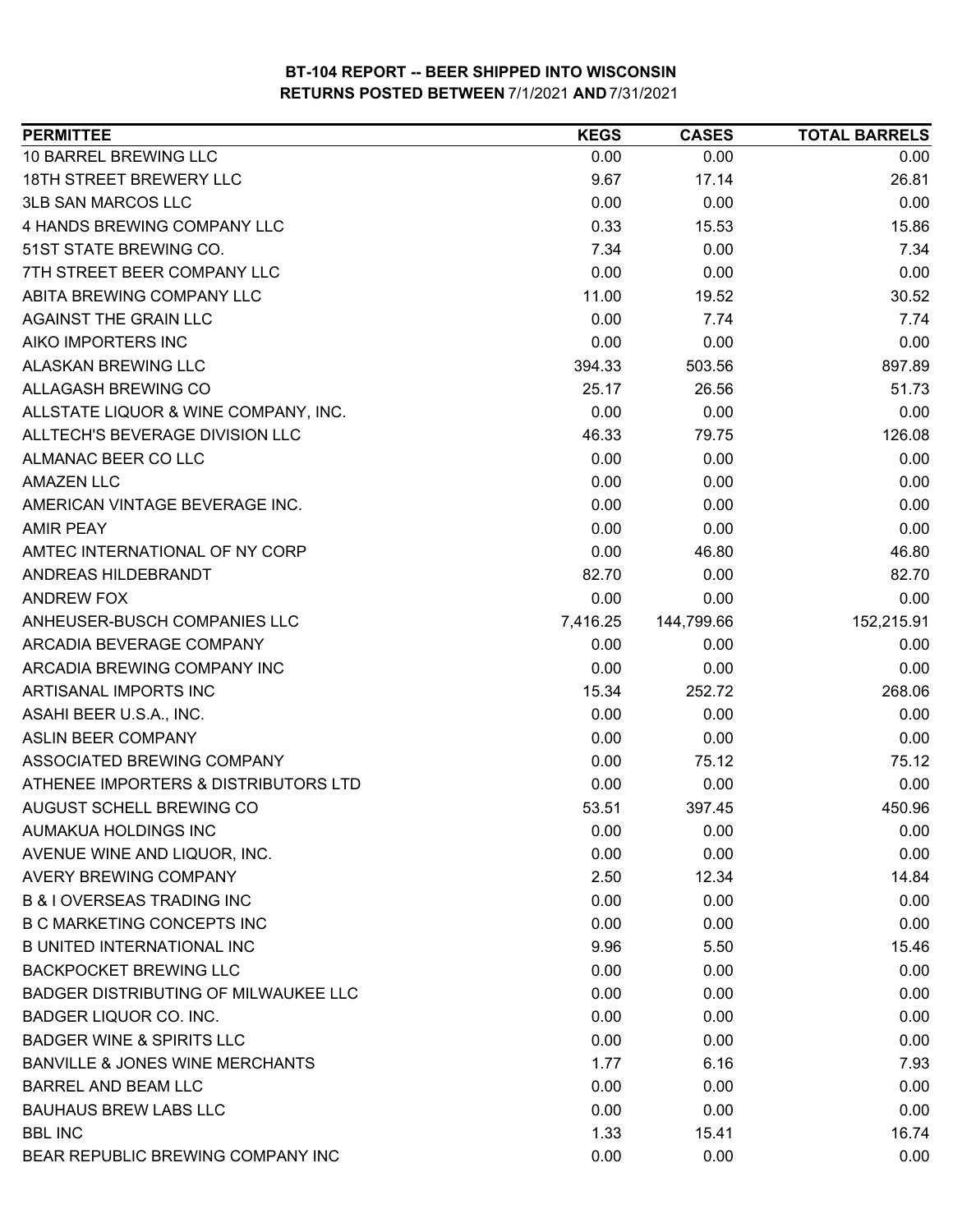| <b>PERMITTEE</b>                         | <b>KEGS</b> | <b>CASES</b> | <b>TOTAL BARRELS</b> |
|------------------------------------------|-------------|--------------|----------------------|
| BEARDED IRIS BREWING COMPANY LLC         | 0.00        | 0.00         | 0.00                 |
| BEAVER ISLAND BREWING COMPANY LLC        | 0.00        | 0.00         | 0.00                 |
| BEECHWOOD DISTRIBUTORS, INC.             | 0.00        | 0.00         | 0.00                 |
| BEER CAPITOL DISTRIBUTING LLC            | 0.00        | 0.00         | 0.00                 |
| <b>BELCHING BEAVER BREWERY</b>           | 0.00        | 0.00         | 0.00                 |
| <b>BELLS BREWERY INC</b>                 | 319.75      | 1,056.69     | 1,376.44             |
| BENT PADDLE BREWING COMPANY              | 37.52       | 114.67       | 152.19               |
| BERNICK'S PEPSI-COLA OF DRESSER, INC.    | 0.00        | 0.00         | 0.00                 |
| <b>BIG SKY BREWING CO</b>                | 16.00       | 23.95        | 39.95                |
| BILL'S DISTRIBUTING, LTD.                | 0.00        | 0.00         | 0.00                 |
| <b>BINDING BRAUEREI USA INC</b>          | 25.57       | 229.01       | 254.58               |
| <b>BLACK LIST BEER LLC</b>               | 0.00        | 2.66         | 2.66                 |
| <b>BLACKROCKS BREWERY LLC</b>            | 6.00        | 33.50        | 39.50                |
| BLUE POINT BREWING COMPANY INC           | 0.00        | 0.00         | 0.00                 |
| <b>BLUME BRAUHAUS LLC</b>                | 0.00        | 0.00         | 0.00                 |
| <b>BOSTON BEER CORPORATION</b>           | 132.50      | 10,761.20    | 10,893.70            |
| <b>BRASS FOUNDRY BREWING CO.</b>         | 0.00        | 0.00         | 0.00                 |
| BRAU BROTHERS BREWING COMPANY, LLC       | 0.00        | 0.00         | 0.00                 |
| BREAKTHRU BEVERAGE GROUP LLC             | 0.00        | 0.00         | 0.00                 |
| BREAKTHRU BEVERAGE GROUP LLC             | 0.00        | 0.00         | 0.00                 |
| BRECKENRIDGE BREWERY LLC                 | 0.00        | 0.00         | 0.00                 |
| BREWDOG BREWING COMPANY LLC              | 0.00        | 0.00         | 0.00                 |
| <b>BRIAN EWING</b>                       | 1.66        | 13.18        | 14.84                |
| BROWN-FORMAN CORPORATION                 | 0.00        | 0.00         | 0.00                 |
| C.J.W., INC.                             | 0.00        | 0.00         | 0.00                 |
| CANAL STREET BREWING CO LLC              | 112.00      | 1,527.10     | 1,639.10             |
| CANARCHY HOLDING CO LLC                  | 40.16       | 343.95       | 384.11               |
| CAPITOL-HUSTING COMPANY, INC.            | 0.00        | 0.00         | 0.00                 |
| CARRIAGE HOUSE IMPORTS, LTD.             | 0.00        | 100.65       | 100.65               |
| CASCADE BREWING COMPANY LLC              | 0.00        | 0.00         | 0.00                 |
| CENTRAL BEER IMPORT & EXPORT INC         | 0.00        | 0.00         | 0.00                 |
| <b>CHAD YAKOBSON</b>                     | 8.00        | 3.76         | 11.76                |
| CHAS A BERNICK INC                       | 0.00        | 0.00         | 0.00                 |
| <b>CHATHAM IMPORTS INC</b>               | 0.00        | 0.00         | 0.00                 |
| CHICAGO BREW WERKS INC                   | 0.00        | 0.00         | 0.00                 |
| <b>CHRIS MICHNER</b>                     | 0.00        | 0.00         | 0.00                 |
| CITY BREWING COMPANY, LLC                | 0.00        | 0.00         | 0.00                 |
| <b>COLLECTIVE ARTS USA LTD</b>           | 30.00       | 76.45        | 106.45               |
| <b>COMPASS SPIRITS &amp; WINES, INC.</b> | 0.00        | 0.00         | 0.00                 |
| CORONADO BREWING COMPANY INC             | 18.51       | 42.59        | 61.10                |
| <b>CRACOVIA BRANDS INC</b>               | 0.00        | 0.00         | 0.00                 |
| CRAFT BREW ALLIANCE INC                  | 0.00        | 0.00         | 0.00                 |
| <b>CRAFT REVOLUTION LLC</b>              | 6.00        | 33.09        | 39.09                |
| <b>CRAFT REVOLUTION LLC</b>              | 0.00        | 15.17        | 15.17                |
| CRAZY MOUNTAIN BREWING COMPANY           | 0.00        | 0.00         | 0.00                 |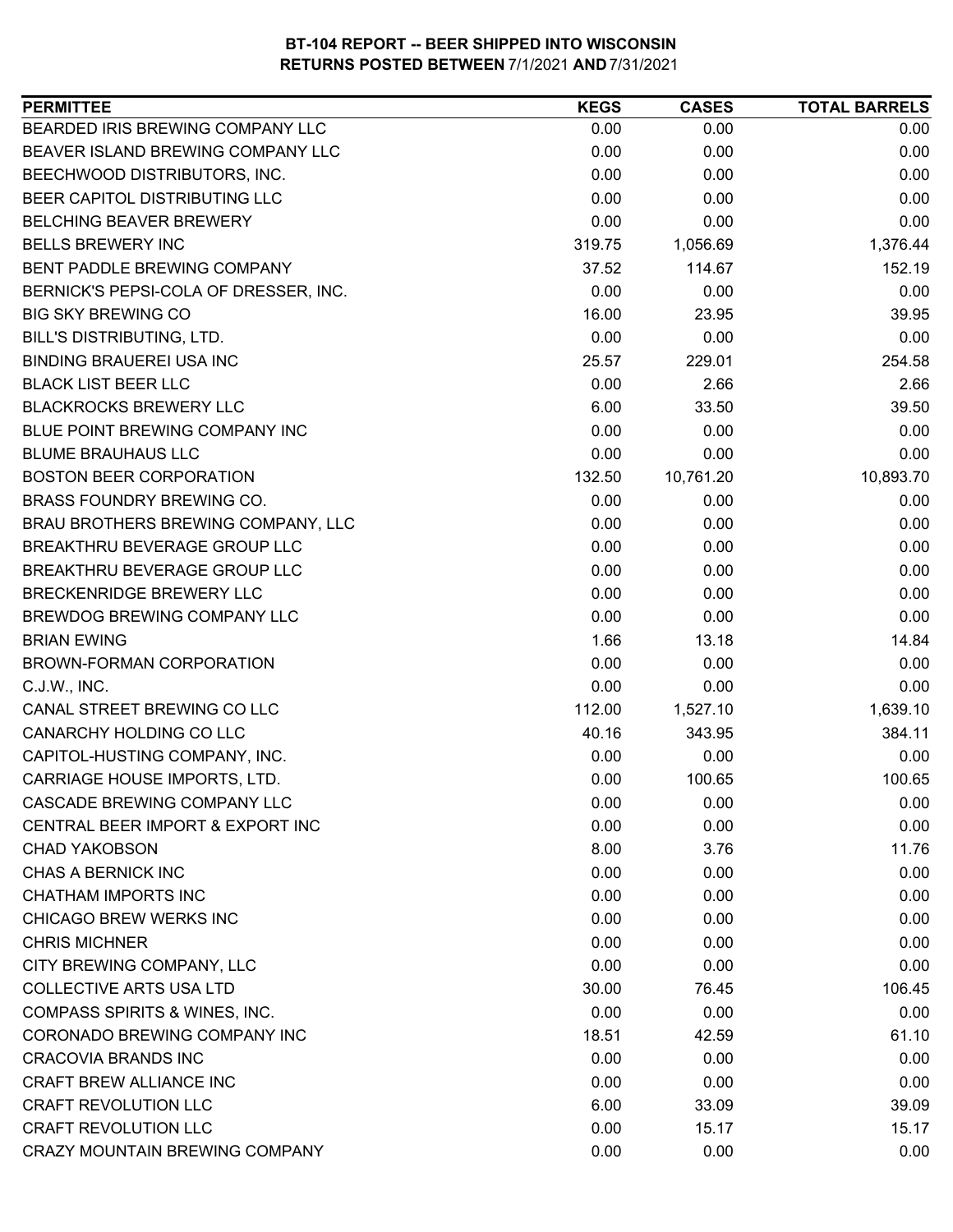| <b>PERMITTEE</b>                           | <b>KEGS</b> | <b>CASES</b> | <b>TOTAL BARRELS</b> |
|--------------------------------------------|-------------|--------------|----------------------|
| <b>CROOK &amp; MARKER LLC</b>              | 0.00        | 1,513.44     | 1,513.44             |
| <b>CROWN IMPORTS LLC</b>                   | 369.00      | 22,857.22    | 23,226.22            |
| CUSTOM CALIFORNIA CRAFT BEER LLC           | 0.00        | 0.00         | 0.00                 |
| D&V INTERNATIONAL INC                      | 20.44       | 13.98        | 34.42                |
| DANNY RAKOVIC                              | 0.00        | 0.00         | 0.00                 |
| DAVID N RAYNE                              | 0.00        | 0.00         | 0.00                 |
| DEAN DISTRIBUTING, INC.                    | 0.00        | 0.00         | 0.00                 |
| DEAN DISTRIBUTING, INC.                    | 0.00        | 0.00         | 0.00                 |
| DESCHUTES BREWERY INC                      | 90.50       | 172.60       | 263.10               |
| <b>DESTIHL HOLDINGS LLC</b>                | 8.00        | 25.65        | 33.65                |
| DIAGEO BEER COMPANY USA                    | 345.99      | 5,801.91     | 6,147.90             |
| DISCOUNT LIQUOR, INC.                      | 0.00        | 0.00         | 0.00                 |
| DOANE DISTRIBUTING, INC.                   | 0.00        | 0.00         | 0.00                 |
| DOGFISH HEAD CRAFT BREWERY LLC             | 48.00       | 267.32       | 315.32               |
| DOVETAIL BREWERY INC                       | 0.00        | 0.00         | 0.00                 |
| <b>DOYNA LTD</b>                           | 0.00        | 0.00         | 0.00                 |
| DREKKER BREWING COMPANY LLC                | 3.68        | 67.96        | 71.64                |
| DUVEL MOORTGAT USA LTD                     | 16.00       | 106.59       | 122.59               |
| DYNAMITE BREWING LLC                       | 18.81       | 25.06        | 43.87                |
| E & J GALLO WINERY                         | 0.00        | 13.04        | 13.04                |
| EASTERN LIQUORS USA INC                    | 0.00        | 75.00        | 75.00                |
| <b>EASY STEVE LLC</b>                      | 0.00        | 0.00         | 0.00                 |
| EINSTOK BEER COMPANY LP                    | 0.00        | 0.00         | 0.00                 |
| EL DORADO BEVERAGE CO                      | 0.00        | 16.87        | 16.87                |
| EL SEGUNDO BREWING CO LLC                  | 0.00        | 20.32        | 20.32                |
| <b>ELYSIAN BREWING COMPANY INC</b>         | 0.00        | 0.00         | 0.00                 |
| <b>ENERGY CITY BREWING LLC</b>             | 0.00        | 29.62        | 29.62                |
| EPIC BREWING COMPANY LLC                   | 8.00        | 11.40        | 19.40                |
| EPIC BREWING COMPANY LLC                   | 0.00        | 0.00         | 0.00                 |
| <b>EQUILIBRIUM BREWERY LLC</b>             | 6.65        | 31.37        | 38.02                |
| FABIANO BROTHERS - WISCONSIN LLC           | 0.00        | 0.00         | 0.00                 |
| <b>FAIR STATE BREWING COOPERATIVE</b>      | 14.66       | 25.16        | 39.82                |
| FINNEGANS BREW CO LLC                      | 2.50        | 0.00         | 2.50                 |
| FLANIGAN DISTRIBUTING OF DOOR COUNTY, INC. | 0.00        | 0.00         | 0.00                 |
| FLYING DOG BREWERY LLLP                    | 0.00        | 0.00         | 0.00                 |
| FOUR SEASONS BEER DISTRIBUTORS INC         | 0.00        | 0.00         | 0.00                 |
| FRANK BEER DISTRIBUTORS, INC.              | 0.00        | 0.00         | 0.00                 |
| FRANK BEER SOUTH LLC                       | 0.00        | 0.00         | 0.00                 |
| FRED R KARM JR                             | 0.00        | 0.00         | 0.00                 |
| FULTON STREET BREWERY LLC                  | 0.00        | 0.00         | 0.00                 |
| <b>G &amp; F DISTRIBUTING INC</b>          | 0.00        | 0.00         | 0.00                 |
| <b>G K SKAGGS INC</b>                      | 0.00        | 0.00         | 0.00                 |
| <b>GARY'S CORPORATION OF OAK CREEK</b>     | 0.00        | 0.00         | 0.00                 |
| GELOSO BEVERAGE GROUP LLC                  | 0.00        | 186.67       | 186.67               |
| GENERAL BEER DISTRIBUTORS CO.              | 0.00        | 0.00         | 0.00                 |
|                                            |             |              |                      |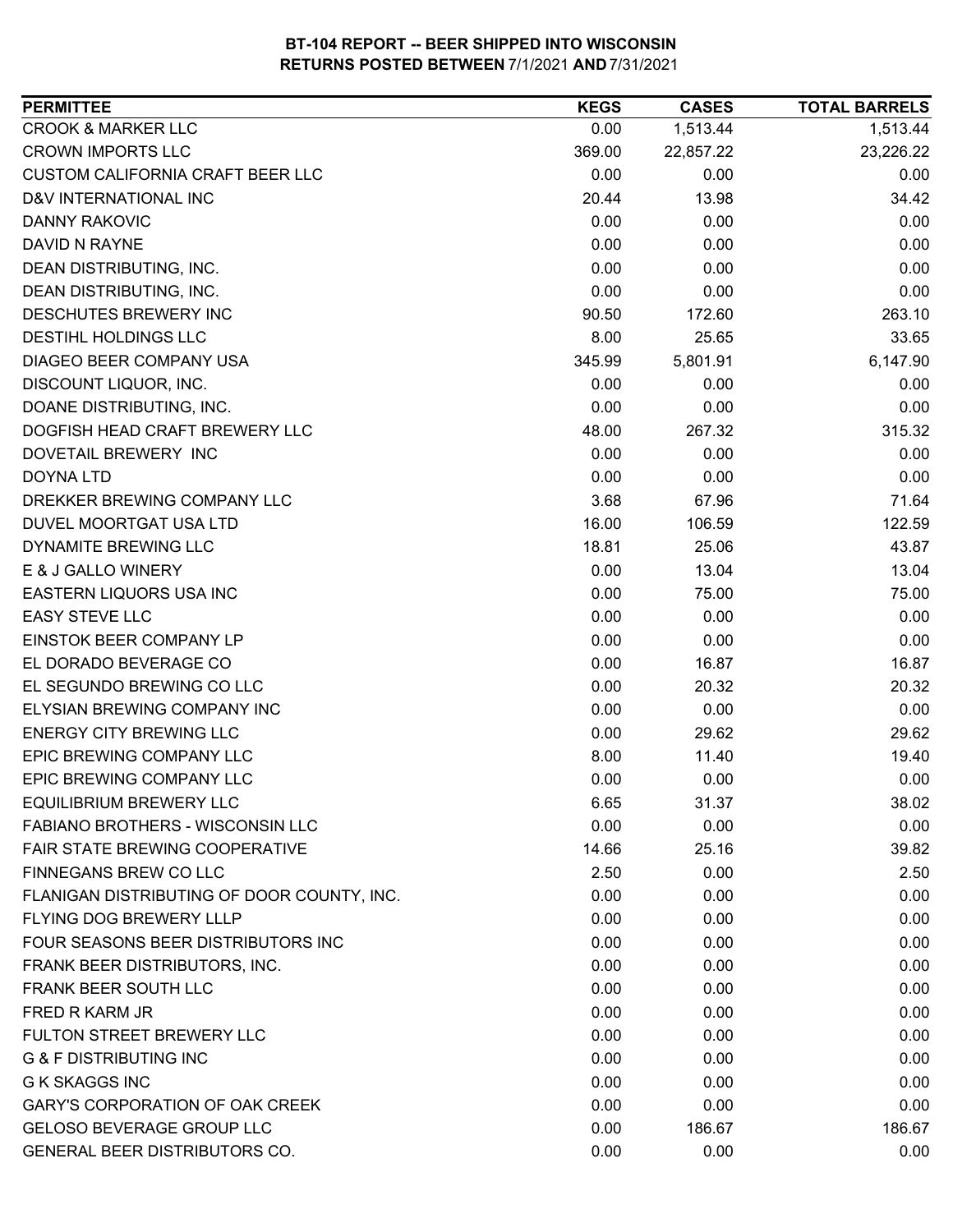| GENERAL BEER DISTRIBUTORS CO. - MILWAUKEE<br>0.00<br>0.00<br><b>GENERAL BEER-NORTHEAST INC</b><br>0.00<br>0.00<br>GENERAL BEER-NORTHEAST INC<br>0.00<br>0.00<br>0.00<br>GENERAL BEER-NORTHWEST, INC.<br>0.00<br>0.00<br>GENERAL BEER-NORTHWEST, INC.<br>0.00<br>GENERAL BEER-NORTHWEST, INC.<br>0.00<br>0.00<br>GENERAL BEVERAGE SALES CO.<br>0.00<br>0.00 | 0.00     |
|------------------------------------------------------------------------------------------------------------------------------------------------------------------------------------------------------------------------------------------------------------------------------------------------------------------------------------------------------------|----------|
|                                                                                                                                                                                                                                                                                                                                                            |          |
|                                                                                                                                                                                                                                                                                                                                                            | 0.00     |
|                                                                                                                                                                                                                                                                                                                                                            | 0.00     |
|                                                                                                                                                                                                                                                                                                                                                            | 0.00     |
|                                                                                                                                                                                                                                                                                                                                                            | 0.00     |
|                                                                                                                                                                                                                                                                                                                                                            | 0.00     |
|                                                                                                                                                                                                                                                                                                                                                            | 0.00     |
| GENERAL BEVERAGE SALES CO. - OSHKOSH<br>0.00<br>0.00                                                                                                                                                                                                                                                                                                       | 0.00     |
| <b>GENERAL BEVERAGE SALES CO.-MILWAUKEE</b><br>0.00<br>0.00                                                                                                                                                                                                                                                                                                | 0.00     |
| <b>GENERATIONS BREWING COMPANY LLC</b><br>5.83<br>3.25                                                                                                                                                                                                                                                                                                     | 9.08     |
| 0.00<br><b>GEORGE BOZIC JR</b><br>0.00                                                                                                                                                                                                                                                                                                                     | 0.00     |
| 0.00<br><b>GLOBAL VILLAGE IMPORTS LLC</b><br>0.00                                                                                                                                                                                                                                                                                                          | 0.00     |
| <b>GMB PARTNERS LLC</b><br>36.67<br>103.79                                                                                                                                                                                                                                                                                                                 | 140.46   |
| <b>GOOD OMEN BOTTLING LLC</b><br>0.00<br>0.00                                                                                                                                                                                                                                                                                                              | 0.00     |
| <b>GORDON BIERSCH BREWING COMPANY</b><br>0.00<br>148.06                                                                                                                                                                                                                                                                                                    | 148.06   |
| <b>GREAT CENTRAL BREWING LLC</b><br>0.00<br>0.00                                                                                                                                                                                                                                                                                                           | 0.00     |
| 0.00<br><b>GREEN BENCH BREWING CO LLC</b><br>0.00                                                                                                                                                                                                                                                                                                          | 0.00     |
| H C FOODS CO LTD<br>0.00<br>0.00                                                                                                                                                                                                                                                                                                                           | 0.00     |
| HARPOON DISTRIBUTING COMPANY<br>0.00<br>0.00                                                                                                                                                                                                                                                                                                               | 0.00     |
| 0.00<br><b>HEAVY RIFF BREWING COMPANY LLC</b><br>0.00                                                                                                                                                                                                                                                                                                      | 0.00     |
| HEINEKEN USA INCORPORATED<br>122.87<br>3,386.69                                                                                                                                                                                                                                                                                                            | 3,509.56 |
| HIGH COUNTRY BREWERY INC<br>0.00<br>0.00                                                                                                                                                                                                                                                                                                                   | 0.00     |
| HOFBRAUHAUS OF AMERICA, LLC<br>212.19<br>41.69                                                                                                                                                                                                                                                                                                             | 253.88   |
| <b>HOLZLAGER BREWING LLC</b><br>5.19<br>7.90                                                                                                                                                                                                                                                                                                               | 13.09    |
| 0.00<br>0.00<br>HOME BREW MART INC                                                                                                                                                                                                                                                                                                                         | 0.00     |
| HOP BUTCHER FOR THE WORLD LLC<br>0.00<br>0.00                                                                                                                                                                                                                                                                                                              | 0.00     |
| HUDSON VALLEY BEVERAGE CO., INC<br>0.00<br>0.00                                                                                                                                                                                                                                                                                                            | 0.00     |
| <b>ILLYRIAN IMPORT INC</b><br>0.00<br>0.00                                                                                                                                                                                                                                                                                                                 | 0.00     |
| 105.51<br>220.12<br>INDEED BREWING COMPANY LLC                                                                                                                                                                                                                                                                                                             | 325.63   |
| <b>INDIAN PEAKS BREWING COMPANY</b><br>8.00<br>43.77                                                                                                                                                                                                                                                                                                       | 51.77    |
| 0.00<br>9.90<br>INTERNATIONAL DISTILLERS & VINTERS LTD                                                                                                                                                                                                                                                                                                     | 9.90     |
| <b>INTERTRADE USA COMPANY</b><br>0.00<br>0.00                                                                                                                                                                                                                                                                                                              | 0.00     |
| <b>IOWA BREWING COMPANY LLC</b><br>1.50<br>6.53                                                                                                                                                                                                                                                                                                            | 8.03     |
| <b>IRENE WAGNER</b><br>40.47<br>5.35                                                                                                                                                                                                                                                                                                                       | 45.82    |
| <b>IRON HORSE BEVERAGE LLC</b><br>0.00<br>0.00                                                                                                                                                                                                                                                                                                             | 0.00     |
| <b>ISLAND CITY BREWING COMPANY LLC</b><br>0.00<br>0.00                                                                                                                                                                                                                                                                                                     | 0.00     |
| <b>JAW PROPERTIES LLC</b><br>0.00<br>0.00                                                                                                                                                                                                                                                                                                                  | 0.00     |
| <b>JBR BREWING LLC</b><br>0.00<br>0.00                                                                                                                                                                                                                                                                                                                     | 0.00     |
| 0.00<br><b>JDZ INC</b><br>0.00                                                                                                                                                                                                                                                                                                                             | 0.00     |
| JESTER KING CRAFT BREWERY, LLC<br>0.00<br>0.00                                                                                                                                                                                                                                                                                                             | 0.00     |
| <b>JOHN J COLLETTI</b><br>0.00<br>0.00                                                                                                                                                                                                                                                                                                                     | 0.00     |
| JOHNSON BROTHERS OF WISCONSIN, INC.<br>0.00<br>0.00                                                                                                                                                                                                                                                                                                        | 0.00     |
| <b>JOSHUA DETH</b><br>45.68<br>371.26                                                                                                                                                                                                                                                                                                                      | 416.94   |
| <b>JUNESHINE INC</b><br>3.32<br>108.66                                                                                                                                                                                                                                                                                                                     | 111.98   |
| <b>JUSTIN STRAYER</b><br>0.00<br>0.00                                                                                                                                                                                                                                                                                                                      | 0.00     |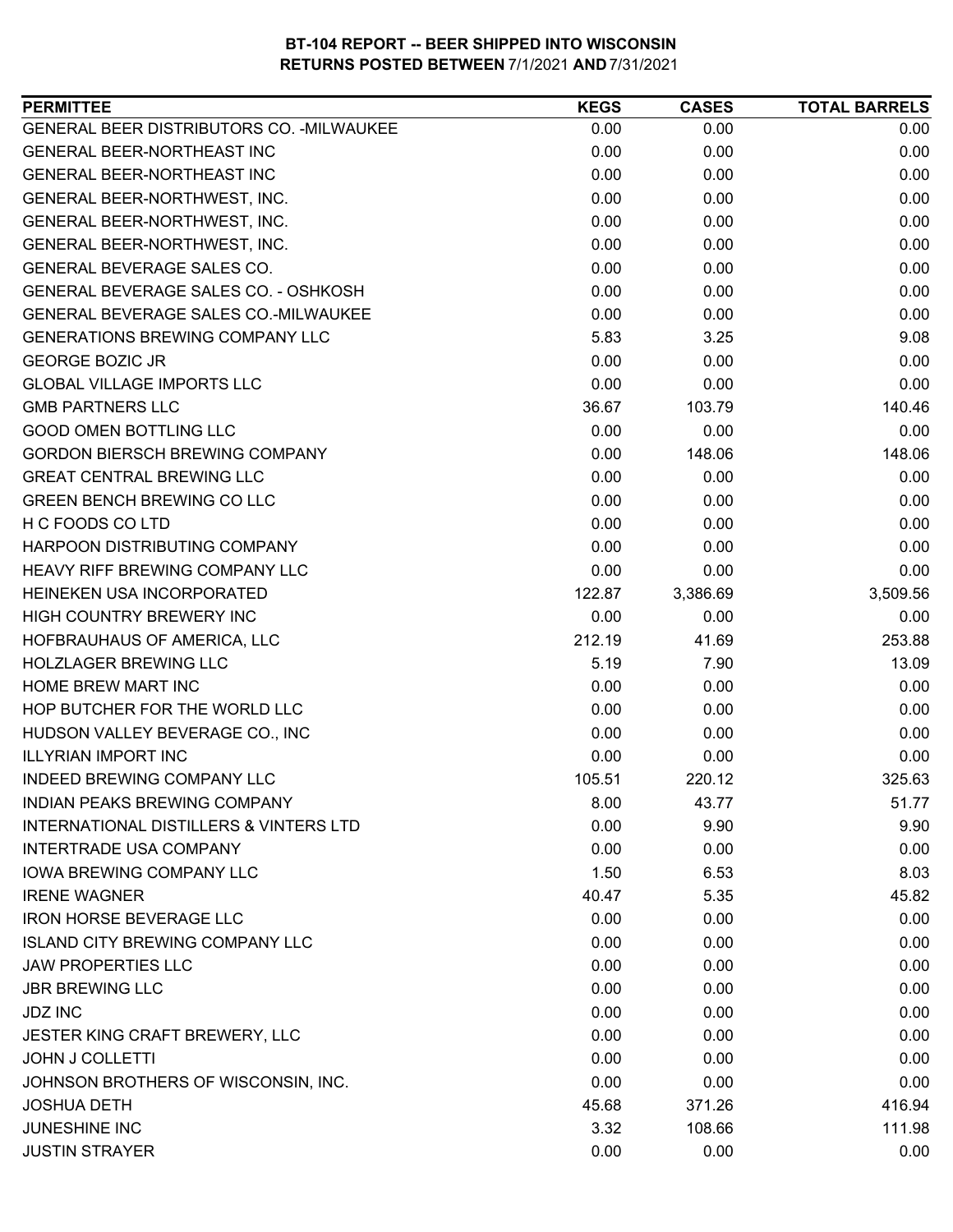| <b>PERMITTEE</b>                      | <b>KEGS</b> | <b>CASES</b> | <b>TOTAL BARRELS</b> |
|---------------------------------------|-------------|--------------|----------------------|
| <b>KASTEEL USA</b>                    | 0.00        | 0.00         | 0.00                 |
| KAY BEER DISTRIBUTING, INC.           | 0.00        | 0.00         | 0.00                 |
| KEWEENAW BREWING CO LLC               | 92.50       | 13.79        | 106.29               |
| KINGS AND CONVICTS BP LLC             | 26.12       | 18.20        | 44.32                |
| KLOCKOW BREWING COMPANY INC           | 0.00        | 0.00         | 0.00                 |
| KOJIMA & INTERNATIONAL ASSOCIATES INC | 0.00        | 0.00         | 0.00                 |
| KREBS BREWING CO., INC.               | 6.66        | 14.52        | 21.18                |
| <b>KRISTOFFER R RUSCH</b>             | 0.00        | 0.00         | 0.00                 |
| <b>KROMBACHER USA LLC</b>             | 45.48       | 65.52        | 111.00               |
| KUHNHENN BREWING CO LLC               | 0.00        | 0.00         | 0.00                 |
| KYSELA PERE ET FILS LTD               | 0.00        | 0.00         | 0.00                 |
| LA CROSSE BEVERAGE LLC                | 0.00        | 0.00         | 0.00                 |
| LABATT USA OPERATING CO LLC           | 0.00        | 3,367.25     | 3,367.25             |
| <b>LAGUNITAS BREWING CO</b>           | 76.00       | 623.93       | 699.93               |
| LAKE OF THE WOODS BREWING CO          | 31.24       | 0.00         | 31.24                |
| LARRY'S DISTRIBUTING CO., INC.        | 0.00        | 0.00         | 0.00                 |
| LEE BEVERAGE OF WISCONSIN LLC         | 0.00        | 0.00         | 0.00                 |
| LEE BEVERAGE OF WISCONSIN LLC         | 0.00        | 0.00         | 0.00                 |
| LEE BEVERAGE OF WISCONSIN LLC         | 0.00        | 0.00         | 0.00                 |
| LEFT COAST BREWING CO                 | 0.00        | 0.00         | 0.00                 |
| LENA BEVERAGE COMPANY                 | 0.50        | 0.58         | 1.08                 |
| LIFT BRIDGE BREWING TECHNOLOGIES LLC  | 69.84       | 70.56        | 140.40               |
| LISTERMANN MFG CO. INC.               | 0.00        | 0.00         | 0.00                 |
| <b>LOGSDON FARMHOUSE ALES LLC</b>     | 0.00        | 0.00         | 0.00                 |
| <b>LONGSTOCK III LLC</b>              | 0.00        | 0.00         | 0.00                 |
| LOUIS GLUNZ BEER INC                  | 17.02       | 48.86        | 65.88                |
| <b>LUPULIN BREWING LLC</b>            | 1.99        | 0.96         | 2.95                 |
| <b>LYTT LLC</b>                       | 0.00        | 0.00         | 0.00                 |
| MAINE BEER COMPANY, LLC               | 9.00        | 5.21         | 14.21                |
| MAINSHEET CAPITAL INC                 | 3.34        | 21.41        | 24.75                |
| <b>MANKATO BREWERY LLC</b>            | 2.83        | 1.31         | 4.14                 |
| <b>MARK ANTHONY BRANDS INC.</b>       | 0.00        | 17,716.31    | 17,716.31            |
| MASSACHUSETTS BEVERAGE ALLIANCE LLC   | 0.00        | 0.00         | 0.00                 |
| <b>MATT BREWING CO INC</b>            | 0.00        | 5.23         | 5.23                 |
| MERCENARY BREWERY & DISTILLERY LLC    | 16.50       | 45.01        | 61.51                |
| MERCHANT DU VIN CORPORATION           | 3.67        | 48.36        | 52.03                |
| METROPOLITAN BREWING LLC              | 0.00        | 0.00         | 0.00                 |
| <b>MHW LTD</b>                        | 0.00        | 9.66         | 9.66                 |
| <b>MICHAEL G ANSAY</b>                | 42.98       | 0.00         | 42.98                |
| MICHAUD DISTRIBUTING INC              | 0.00        | 0.00         | 0.00                 |
| MIGHTY SWELL COCKTAIL COMPANY LLC     | 0.00        | 30.20        | 30.20                |
| MIKERPHONE BREWING LLC                | 1.33        | 6.20         | 7.53                 |
| MODERN TIMES DRINKS, INC              | 0.00        | 0.00         | 0.00                 |
| MODIST BREWING LLC                    | 205.00      | 160.00       | 365.00               |
| MOLSON COORS BEVERAGE COMPANY USA LLC | 551.66      | 12,406.52    | 12,958.18            |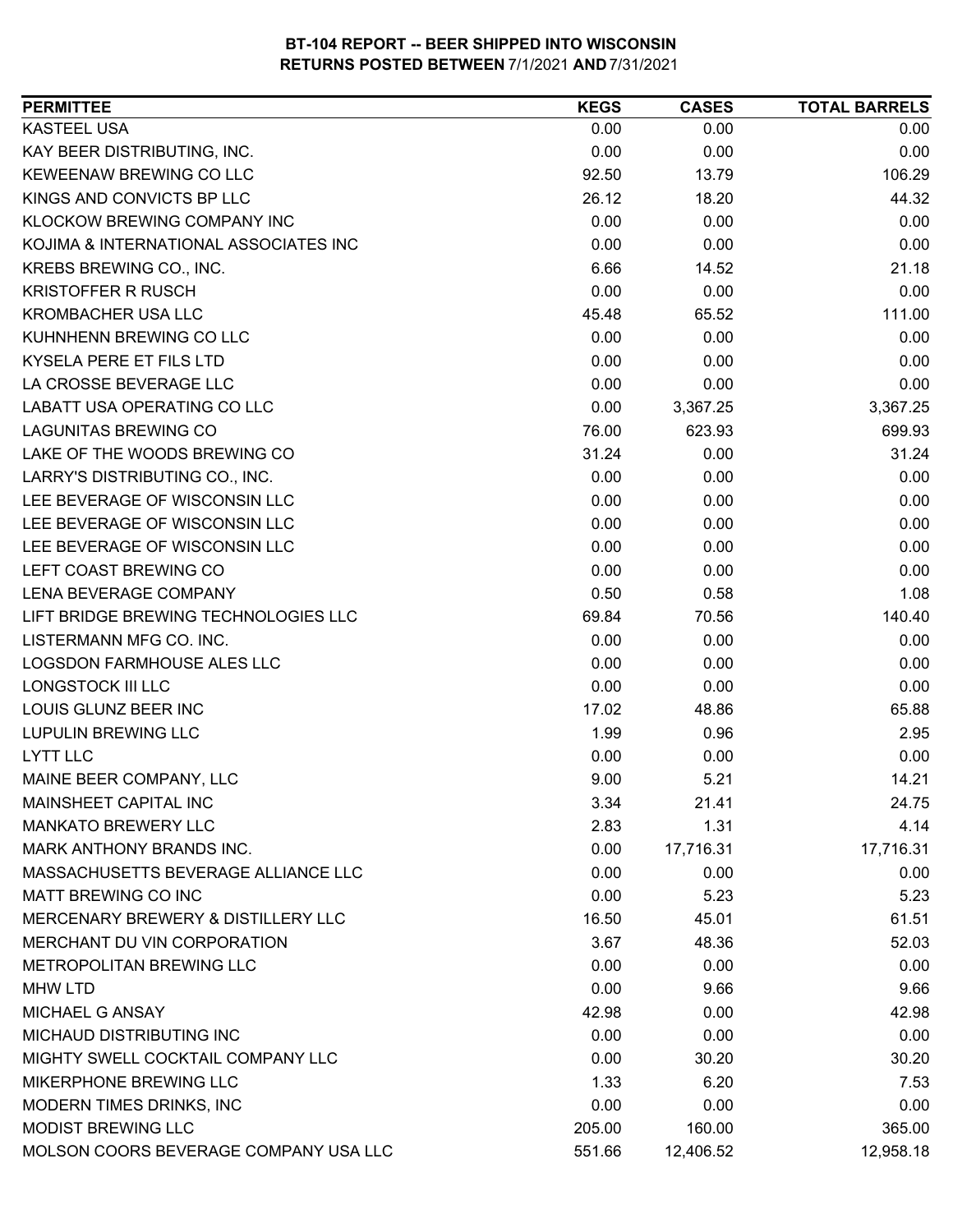| <b>PERMITTEE</b>                     | <b>KEGS</b> | <b>CASES</b> | <b>TOTAL BARRELS</b> |
|--------------------------------------|-------------|--------------|----------------------|
| MONKLESS BREWING LLC                 | 1.33        | 5.86         | 7.19                 |
| MOOSE LAKE BREWING CO., LLC          | 4.78        | 0.00         | 4.78                 |
| MOTHER LODE BREWING LLC              | 0.00        | 0.00         | 0.00                 |
| MPL BRANDS NV INC                    | 0.00        | 1.07         | 1.07                 |
| MUTUAL WHOLESALE LIQUOR INC          | 0.00        | 0.00         | 0.00                 |
| NARRAGANSETT BREWING COMPANY         | 36.00       | 288.01       | 324.01               |
| NDC SYSTEMS LP                       | 80.73       | 0.00         | 80.73                |
| NEBRASKA BREWING CO INC              | 0.00        | 0.00         | 0.00                 |
| NEW BELGIUM BREWING COMPANY INC      | 278.51      | 1,509.38     | 1,787.89             |
| NEW HOLLAND BREWING CO LLC           | 0.00        | 0.00         | 0.00                 |
| NEW YORK MUTUAL TRADING CO INC       | 0.00        | 0.00         | 0.00                 |
| NOELKE DISTRIBUTORS, INC.            | 0.00        | 0.00         | 0.00                 |
| NORTH COAST BREWING CO INC           | 0.00        | 5.23         | 5.23                 |
| NORTHERN UNITED BREWING COMPANY, LLC | 0.00        | 0.00         | 0.00                 |
| NOUVEAU VENTURES LLC                 | 0.00        | 0.00         | 0.00                 |
| NUDE BEVERAGES, INC.                 | 0.00        | 0.00         | 0.00                 |
| <b>ODELL BREWING COMPANY</b>         | 18.00       | 244.31       | 262.31               |
| OFF TRAIL COLLECTIVE INC             | 0.00        | 0.77         | 0.77                 |
| OFF-KILTER BREWING INC               | 1.75        | 0.00         | 1.75                 |
| OLD NATION BREWING COMPANY LLC       | 30.00       | 65.81        | 95.81                |
| ONION PUB & BREWERY INC              | 0.00        | 0.00         | 0.00                 |
| OREGON BREWING COMPANY INC           | 0.00        | 149.58       | 149.58               |
| OTHER HALF BREWING COMPANY, INC      | 0.00        | 0.00         | 0.00                 |
| PABST BREWING COMPANY, LLC           | 21.34       | 1,810.44     | 1,831.78             |
| PALS BREWING COMPANY, LLC            | 4.00        | 0.00         | 4.00                 |
| PAMPA BEVERAGES LLC                  | 0.00        | 0.00         | 0.00                 |
| PARK RIDGE DISTRIBUTING, INC.        | 0.00        | 0.00         | 0.00                 |
| PATERNO IMPORTS LTD                  | 0.00        | 0.00         | 0.00                 |
| PAULANER USA LLC                     | 211.76      | 680.94       | 892.70               |
| PEHLER DISTRIBUTING, INC.            | 0.00        | 0.00         | 0.00                 |
| PERENNIAL PARTNERS LLC               | 0.00        | 0.00         | 0.00                 |
| PHASE THREE BREWING COMPANY LLC      | 6.66        | 20.83        | 27.49                |
| PHIL KNUTSEN                         | 0.00        | 0.00         | 0.00                 |
| PHILLIPS WINE COMPANY                | 0.00        | 0.00         | 0.00                 |
| PIPEWORKS PRODUCTION LLC             | 20.55       | 90.34        | 110.89               |
| PRO-LIQUITECH LLC                    | 0.00        | 0.00         | 0.00                 |
| PROST BREWING COMPANY LLC            | 0.00        | 0.00         | 0.00                 |
| <b>RAHR &amp; SONS BREWING LP</b>    | 0.00        | 0.00         | 0.00                 |
| RATAS WHOLESALE LIQUOR COMPANY       | 0.00        | 0.00         | 0.00                 |
| RENEGADE BREWING COMPANY LLC         | 0.00        | 0.00         | 0.00                 |
| RHINEGEIST, LLC                      | 28.54       | 59.38        | 87.92                |
| ROAK BREWING CO., LLC                | 0.00        | 0.00         | 0.00                 |
| S. & S. DISTRIBUTING, INC.           | 0.00        | 0.00         | 0.00                 |
| S. & S. DISTRIBUTING, INC.           | 0.00        | 0.00         | 0.00                 |
| SAPPORO USA INC                      | 0.00        | 0.00         | 0.00                 |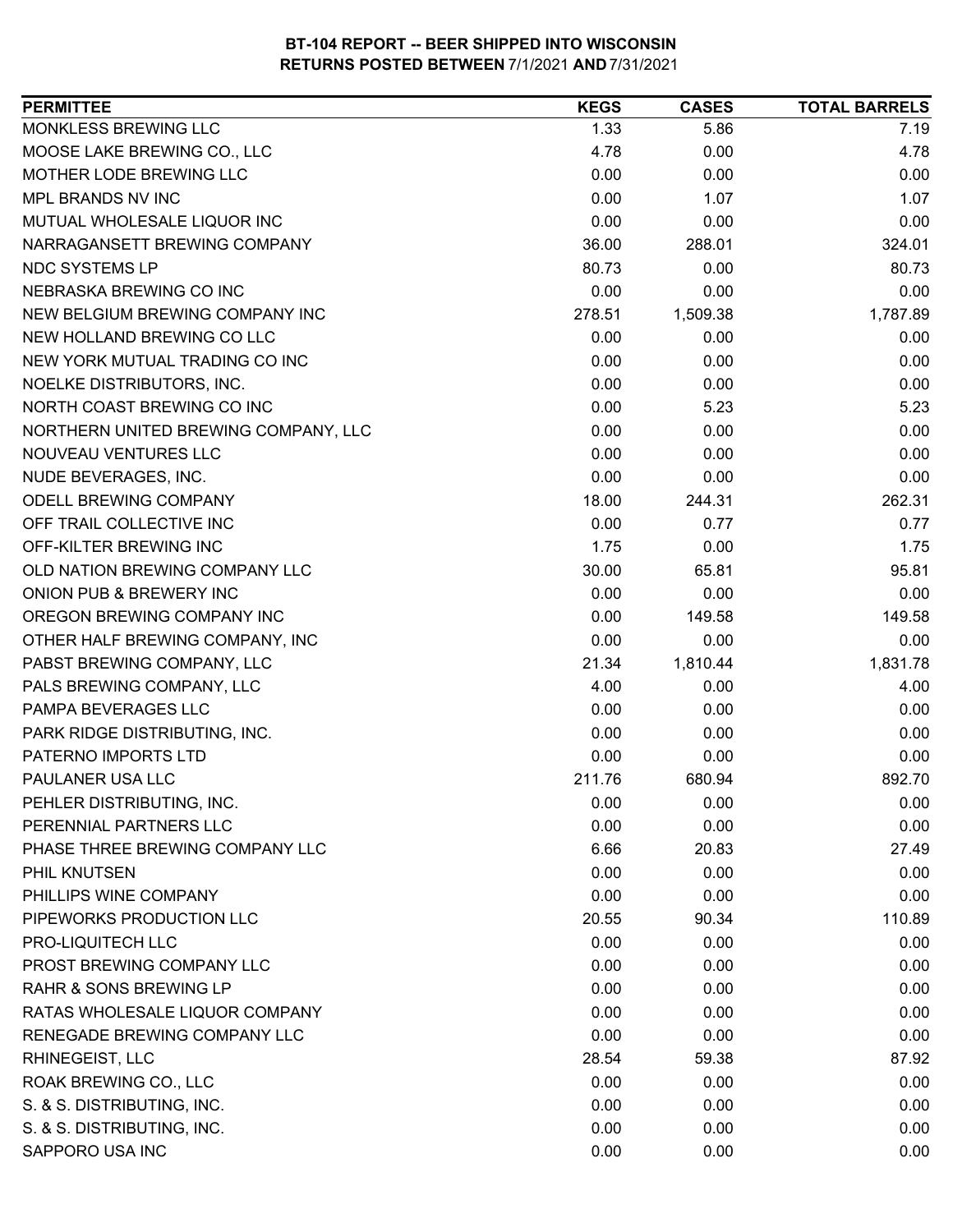| SARATOGA LIQUOR CO., INC.<br>0.00<br>0.00<br>0.00<br>SAUGATUCK BREWING COMPANY INC<br>47.64<br>19.33<br>28.31<br>SCHAFER-REICHART SELECTIONS, INC.<br>0.00<br>147.20<br>147.20<br>0.00<br>0.00<br>SHELTON BROTHERS INC<br>0.00<br>1,013.15<br>135.95<br>SIERRA NEVADA BREWING COMPANY<br>877.20<br>SINGHA NORTH AMERICA INC<br>0.00<br>0.00<br>0.00<br>SLEEPING GIANT BREWING COMPANY LLC<br>0.00<br>0.00<br>0.00<br>SOLEMN OATH BREWERY LLC<br>4.00<br>0.00<br>4.00<br>SOUTHERN GRIST BREWING COMPANY<br>0.00<br>0.00<br>0.00<br>SOUTHERN TIER BREWING COMPANY LLC<br>0.00<br>19.68<br>19.68<br>0.00<br>0.00<br>0.00<br>0.67<br>4.82<br><b>SPIRAL BREWERY LLC</b><br>4.15<br>0.00<br>0.00<br>0.00<br>241.29<br>43.46<br>197.83<br>STANLEY STAWSKI DIST CO INC<br>0.00<br>4.88<br>4.88<br>STAR DISTRIBUTING CO., LLC<br>0.00<br>0.00<br>0.00<br>0.00<br>0.00<br>0.00<br>257.12<br>12.33<br>244.79<br>SUGAR CREEK ACQUISITION LLC<br>0.00<br>8.71<br>8.71<br>195.50<br>542.81<br>738.31<br><b>SUMMIT BREWING COMPANY</b><br>0.00<br>0.00<br>0.00<br>0.00<br>0.00<br>0.00<br>126.34<br>204.14<br>330.48<br>SURVILLE ENTERPRISES CORP<br>0.00<br>0.00<br>0.00<br>117.90<br>42.00<br>75.90<br>0.00<br>0.00<br>0.00<br>0.00<br>0.00<br>0.00<br>TABLEBLUFF BREWING CO INC<br>0.00<br>0.00<br>0.00<br>0.00<br>0.00<br>THE ALE APOTHECARY<br>0.00<br>30.67<br>25.64<br>56.31<br>0.00<br>0.00<br>0.00<br>0.00<br>0.00<br>0.00<br>0.00<br>0.00<br>0.00<br>62.00<br>269.98<br>331.98<br>116.33<br>204.58<br>320.91<br>0.00<br>0.00<br>0.00<br>472.16<br>170.84<br>301.32<br>0.84<br>0.86<br>1.70<br>0.00<br>0.00<br><b>TODD FYTEN</b><br>0.00<br><b>TOPPLING GOLIATH INC</b><br>113.83<br>308.22<br>422.05<br><b>TORI-VERDI GROUP LLC</b><br>0.00<br>0.00<br>0.00<br>0.00<br>0.00<br>0.00<br>67.51<br>20.33<br>47.18<br>0.00<br>5.80<br>5.80 | <b>PERMITTEE</b>                      | <b>KEGS</b> | <b>CASES</b> | <b>TOTAL BARRELS</b> |
|-----------------------------------------------------------------------------------------------------------------------------------------------------------------------------------------------------------------------------------------------------------------------------------------------------------------------------------------------------------------------------------------------------------------------------------------------------------------------------------------------------------------------------------------------------------------------------------------------------------------------------------------------------------------------------------------------------------------------------------------------------------------------------------------------------------------------------------------------------------------------------------------------------------------------------------------------------------------------------------------------------------------------------------------------------------------------------------------------------------------------------------------------------------------------------------------------------------------------------------------------------------------------------------------------------------------------------------------------------------------------------------------------------------------------------------------------------------------------------------------------------------------------------------------------------------------------------------------------------------------------------------------------------------------------------------------------------------------------------------------------------------------------------------------------------------------------------------|---------------------------------------|-------------|--------------|----------------------|
|                                                                                                                                                                                                                                                                                                                                                                                                                                                                                                                                                                                                                                                                                                                                                                                                                                                                                                                                                                                                                                                                                                                                                                                                                                                                                                                                                                                                                                                                                                                                                                                                                                                                                                                                                                                                                                   |                                       |             |              |                      |
|                                                                                                                                                                                                                                                                                                                                                                                                                                                                                                                                                                                                                                                                                                                                                                                                                                                                                                                                                                                                                                                                                                                                                                                                                                                                                                                                                                                                                                                                                                                                                                                                                                                                                                                                                                                                                                   |                                       |             |              |                      |
|                                                                                                                                                                                                                                                                                                                                                                                                                                                                                                                                                                                                                                                                                                                                                                                                                                                                                                                                                                                                                                                                                                                                                                                                                                                                                                                                                                                                                                                                                                                                                                                                                                                                                                                                                                                                                                   |                                       |             |              |                      |
|                                                                                                                                                                                                                                                                                                                                                                                                                                                                                                                                                                                                                                                                                                                                                                                                                                                                                                                                                                                                                                                                                                                                                                                                                                                                                                                                                                                                                                                                                                                                                                                                                                                                                                                                                                                                                                   |                                       |             |              |                      |
|                                                                                                                                                                                                                                                                                                                                                                                                                                                                                                                                                                                                                                                                                                                                                                                                                                                                                                                                                                                                                                                                                                                                                                                                                                                                                                                                                                                                                                                                                                                                                                                                                                                                                                                                                                                                                                   |                                       |             |              |                      |
|                                                                                                                                                                                                                                                                                                                                                                                                                                                                                                                                                                                                                                                                                                                                                                                                                                                                                                                                                                                                                                                                                                                                                                                                                                                                                                                                                                                                                                                                                                                                                                                                                                                                                                                                                                                                                                   |                                       |             |              |                      |
|                                                                                                                                                                                                                                                                                                                                                                                                                                                                                                                                                                                                                                                                                                                                                                                                                                                                                                                                                                                                                                                                                                                                                                                                                                                                                                                                                                                                                                                                                                                                                                                                                                                                                                                                                                                                                                   |                                       |             |              |                      |
|                                                                                                                                                                                                                                                                                                                                                                                                                                                                                                                                                                                                                                                                                                                                                                                                                                                                                                                                                                                                                                                                                                                                                                                                                                                                                                                                                                                                                                                                                                                                                                                                                                                                                                                                                                                                                                   |                                       |             |              |                      |
|                                                                                                                                                                                                                                                                                                                                                                                                                                                                                                                                                                                                                                                                                                                                                                                                                                                                                                                                                                                                                                                                                                                                                                                                                                                                                                                                                                                                                                                                                                                                                                                                                                                                                                                                                                                                                                   |                                       |             |              |                      |
|                                                                                                                                                                                                                                                                                                                                                                                                                                                                                                                                                                                                                                                                                                                                                                                                                                                                                                                                                                                                                                                                                                                                                                                                                                                                                                                                                                                                                                                                                                                                                                                                                                                                                                                                                                                                                                   |                                       |             |              |                      |
|                                                                                                                                                                                                                                                                                                                                                                                                                                                                                                                                                                                                                                                                                                                                                                                                                                                                                                                                                                                                                                                                                                                                                                                                                                                                                                                                                                                                                                                                                                                                                                                                                                                                                                                                                                                                                                   | SP3 LLC                               |             |              |                      |
|                                                                                                                                                                                                                                                                                                                                                                                                                                                                                                                                                                                                                                                                                                                                                                                                                                                                                                                                                                                                                                                                                                                                                                                                                                                                                                                                                                                                                                                                                                                                                                                                                                                                                                                                                                                                                                   |                                       |             |              |                      |
|                                                                                                                                                                                                                                                                                                                                                                                                                                                                                                                                                                                                                                                                                                                                                                                                                                                                                                                                                                                                                                                                                                                                                                                                                                                                                                                                                                                                                                                                                                                                                                                                                                                                                                                                                                                                                                   | <b>SRB OPERATIONS LLC</b>             |             |              |                      |
|                                                                                                                                                                                                                                                                                                                                                                                                                                                                                                                                                                                                                                                                                                                                                                                                                                                                                                                                                                                                                                                                                                                                                                                                                                                                                                                                                                                                                                                                                                                                                                                                                                                                                                                                                                                                                                   | ST KILLIAN IMPORTING CO INC           |             |              |                      |
|                                                                                                                                                                                                                                                                                                                                                                                                                                                                                                                                                                                                                                                                                                                                                                                                                                                                                                                                                                                                                                                                                                                                                                                                                                                                                                                                                                                                                                                                                                                                                                                                                                                                                                                                                                                                                                   |                                       |             |              |                      |
|                                                                                                                                                                                                                                                                                                                                                                                                                                                                                                                                                                                                                                                                                                                                                                                                                                                                                                                                                                                                                                                                                                                                                                                                                                                                                                                                                                                                                                                                                                                                                                                                                                                                                                                                                                                                                                   |                                       |             |              |                      |
|                                                                                                                                                                                                                                                                                                                                                                                                                                                                                                                                                                                                                                                                                                                                                                                                                                                                                                                                                                                                                                                                                                                                                                                                                                                                                                                                                                                                                                                                                                                                                                                                                                                                                                                                                                                                                                   | <b>STEVE CRIDER</b>                   |             |              |                      |
|                                                                                                                                                                                                                                                                                                                                                                                                                                                                                                                                                                                                                                                                                                                                                                                                                                                                                                                                                                                                                                                                                                                                                                                                                                                                                                                                                                                                                                                                                                                                                                                                                                                                                                                                                                                                                                   | <b>STONE BREWING CO LLC</b>           |             |              |                      |
|                                                                                                                                                                                                                                                                                                                                                                                                                                                                                                                                                                                                                                                                                                                                                                                                                                                                                                                                                                                                                                                                                                                                                                                                                                                                                                                                                                                                                                                                                                                                                                                                                                                                                                                                                                                                                                   |                                       |             |              |                      |
|                                                                                                                                                                                                                                                                                                                                                                                                                                                                                                                                                                                                                                                                                                                                                                                                                                                                                                                                                                                                                                                                                                                                                                                                                                                                                                                                                                                                                                                                                                                                                                                                                                                                                                                                                                                                                                   |                                       |             |              |                      |
|                                                                                                                                                                                                                                                                                                                                                                                                                                                                                                                                                                                                                                                                                                                                                                                                                                                                                                                                                                                                                                                                                                                                                                                                                                                                                                                                                                                                                                                                                                                                                                                                                                                                                                                                                                                                                                   | SUN KING BREWING CO LLC               |             |              |                      |
|                                                                                                                                                                                                                                                                                                                                                                                                                                                                                                                                                                                                                                                                                                                                                                                                                                                                                                                                                                                                                                                                                                                                                                                                                                                                                                                                                                                                                                                                                                                                                                                                                                                                                                                                                                                                                                   | SUPERIOR BEVERAGES LLC                |             |              |                      |
|                                                                                                                                                                                                                                                                                                                                                                                                                                                                                                                                                                                                                                                                                                                                                                                                                                                                                                                                                                                                                                                                                                                                                                                                                                                                                                                                                                                                                                                                                                                                                                                                                                                                                                                                                                                                                                   | <b>SURLY BREWING COMPANY</b>          |             |              |                      |
|                                                                                                                                                                                                                                                                                                                                                                                                                                                                                                                                                                                                                                                                                                                                                                                                                                                                                                                                                                                                                                                                                                                                                                                                                                                                                                                                                                                                                                                                                                                                                                                                                                                                                                                                                                                                                                   |                                       |             |              |                      |
|                                                                                                                                                                                                                                                                                                                                                                                                                                                                                                                                                                                                                                                                                                                                                                                                                                                                                                                                                                                                                                                                                                                                                                                                                                                                                                                                                                                                                                                                                                                                                                                                                                                                                                                                                                                                                                   | SWEETWATER BREWING COMPANY LLC        |             |              |                      |
|                                                                                                                                                                                                                                                                                                                                                                                                                                                                                                                                                                                                                                                                                                                                                                                                                                                                                                                                                                                                                                                                                                                                                                                                                                                                                                                                                                                                                                                                                                                                                                                                                                                                                                                                                                                                                                   | SYLWESTER KOLAKOWSKI                  |             |              |                      |
|                                                                                                                                                                                                                                                                                                                                                                                                                                                                                                                                                                                                                                                                                                                                                                                                                                                                                                                                                                                                                                                                                                                                                                                                                                                                                                                                                                                                                                                                                                                                                                                                                                                                                                                                                                                                                                   | <b>SYRIANA INC</b>                    |             |              |                      |
|                                                                                                                                                                                                                                                                                                                                                                                                                                                                                                                                                                                                                                                                                                                                                                                                                                                                                                                                                                                                                                                                                                                                                                                                                                                                                                                                                                                                                                                                                                                                                                                                                                                                                                                                                                                                                                   |                                       |             |              |                      |
|                                                                                                                                                                                                                                                                                                                                                                                                                                                                                                                                                                                                                                                                                                                                                                                                                                                                                                                                                                                                                                                                                                                                                                                                                                                                                                                                                                                                                                                                                                                                                                                                                                                                                                                                                                                                                                   |                                       |             |              |                      |
|                                                                                                                                                                                                                                                                                                                                                                                                                                                                                                                                                                                                                                                                                                                                                                                                                                                                                                                                                                                                                                                                                                                                                                                                                                                                                                                                                                                                                                                                                                                                                                                                                                                                                                                                                                                                                                   | THE BROOKLYN BREWERY CORPORATION      |             |              |                      |
|                                                                                                                                                                                                                                                                                                                                                                                                                                                                                                                                                                                                                                                                                                                                                                                                                                                                                                                                                                                                                                                                                                                                                                                                                                                                                                                                                                                                                                                                                                                                                                                                                                                                                                                                                                                                                                   | THE BRUERY LLC                        |             |              |                      |
|                                                                                                                                                                                                                                                                                                                                                                                                                                                                                                                                                                                                                                                                                                                                                                                                                                                                                                                                                                                                                                                                                                                                                                                                                                                                                                                                                                                                                                                                                                                                                                                                                                                                                                                                                                                                                                   | THE CHURCH STREET BREWING COMPANY LLC |             |              |                      |
|                                                                                                                                                                                                                                                                                                                                                                                                                                                                                                                                                                                                                                                                                                                                                                                                                                                                                                                                                                                                                                                                                                                                                                                                                                                                                                                                                                                                                                                                                                                                                                                                                                                                                                                                                                                                                                   | THE FLORIDA BREWERY, INC.             |             |              |                      |
|                                                                                                                                                                                                                                                                                                                                                                                                                                                                                                                                                                                                                                                                                                                                                                                                                                                                                                                                                                                                                                                                                                                                                                                                                                                                                                                                                                                                                                                                                                                                                                                                                                                                                                                                                                                                                                   | THE GAMBRINUS COMPANY                 |             |              |                      |
|                                                                                                                                                                                                                                                                                                                                                                                                                                                                                                                                                                                                                                                                                                                                                                                                                                                                                                                                                                                                                                                                                                                                                                                                                                                                                                                                                                                                                                                                                                                                                                                                                                                                                                                                                                                                                                   | THE GREAT LAKES BREWING CO            |             |              |                      |
|                                                                                                                                                                                                                                                                                                                                                                                                                                                                                                                                                                                                                                                                                                                                                                                                                                                                                                                                                                                                                                                                                                                                                                                                                                                                                                                                                                                                                                                                                                                                                                                                                                                                                                                                                                                                                                   | THE TRI CITY BREWING COMPANY          |             |              |                      |
|                                                                                                                                                                                                                                                                                                                                                                                                                                                                                                                                                                                                                                                                                                                                                                                                                                                                                                                                                                                                                                                                                                                                                                                                                                                                                                                                                                                                                                                                                                                                                                                                                                                                                                                                                                                                                                   | THREE FLOYDS BREWING LLC              |             |              |                      |
|                                                                                                                                                                                                                                                                                                                                                                                                                                                                                                                                                                                                                                                                                                                                                                                                                                                                                                                                                                                                                                                                                                                                                                                                                                                                                                                                                                                                                                                                                                                                                                                                                                                                                                                                                                                                                                   | <b>TIGHTHEAD BREWING COMPANY</b>      |             |              |                      |
|                                                                                                                                                                                                                                                                                                                                                                                                                                                                                                                                                                                                                                                                                                                                                                                                                                                                                                                                                                                                                                                                                                                                                                                                                                                                                                                                                                                                                                                                                                                                                                                                                                                                                                                                                                                                                                   |                                       |             |              |                      |
|                                                                                                                                                                                                                                                                                                                                                                                                                                                                                                                                                                                                                                                                                                                                                                                                                                                                                                                                                                                                                                                                                                                                                                                                                                                                                                                                                                                                                                                                                                                                                                                                                                                                                                                                                                                                                                   |                                       |             |              |                      |
|                                                                                                                                                                                                                                                                                                                                                                                                                                                                                                                                                                                                                                                                                                                                                                                                                                                                                                                                                                                                                                                                                                                                                                                                                                                                                                                                                                                                                                                                                                                                                                                                                                                                                                                                                                                                                                   |                                       |             |              |                      |
|                                                                                                                                                                                                                                                                                                                                                                                                                                                                                                                                                                                                                                                                                                                                                                                                                                                                                                                                                                                                                                                                                                                                                                                                                                                                                                                                                                                                                                                                                                                                                                                                                                                                                                                                                                                                                                   | TRIANGLE DISTRIBUTING COMPANY, INC.   |             |              |                      |
|                                                                                                                                                                                                                                                                                                                                                                                                                                                                                                                                                                                                                                                                                                                                                                                                                                                                                                                                                                                                                                                                                                                                                                                                                                                                                                                                                                                                                                                                                                                                                                                                                                                                                                                                                                                                                                   | TROIKA BREWING COMPANY LLC            |             |              |                      |
|                                                                                                                                                                                                                                                                                                                                                                                                                                                                                                                                                                                                                                                                                                                                                                                                                                                                                                                                                                                                                                                                                                                                                                                                                                                                                                                                                                                                                                                                                                                                                                                                                                                                                                                                                                                                                                   | TWO BROTHERS BREWING COMPANY          |             |              |                      |
|                                                                                                                                                                                                                                                                                                                                                                                                                                                                                                                                                                                                                                                                                                                                                                                                                                                                                                                                                                                                                                                                                                                                                                                                                                                                                                                                                                                                                                                                                                                                                                                                                                                                                                                                                                                                                                   | <b>UINTA BREWING COMPANY</b>          | 0.00        | 0.00         | 0.00                 |